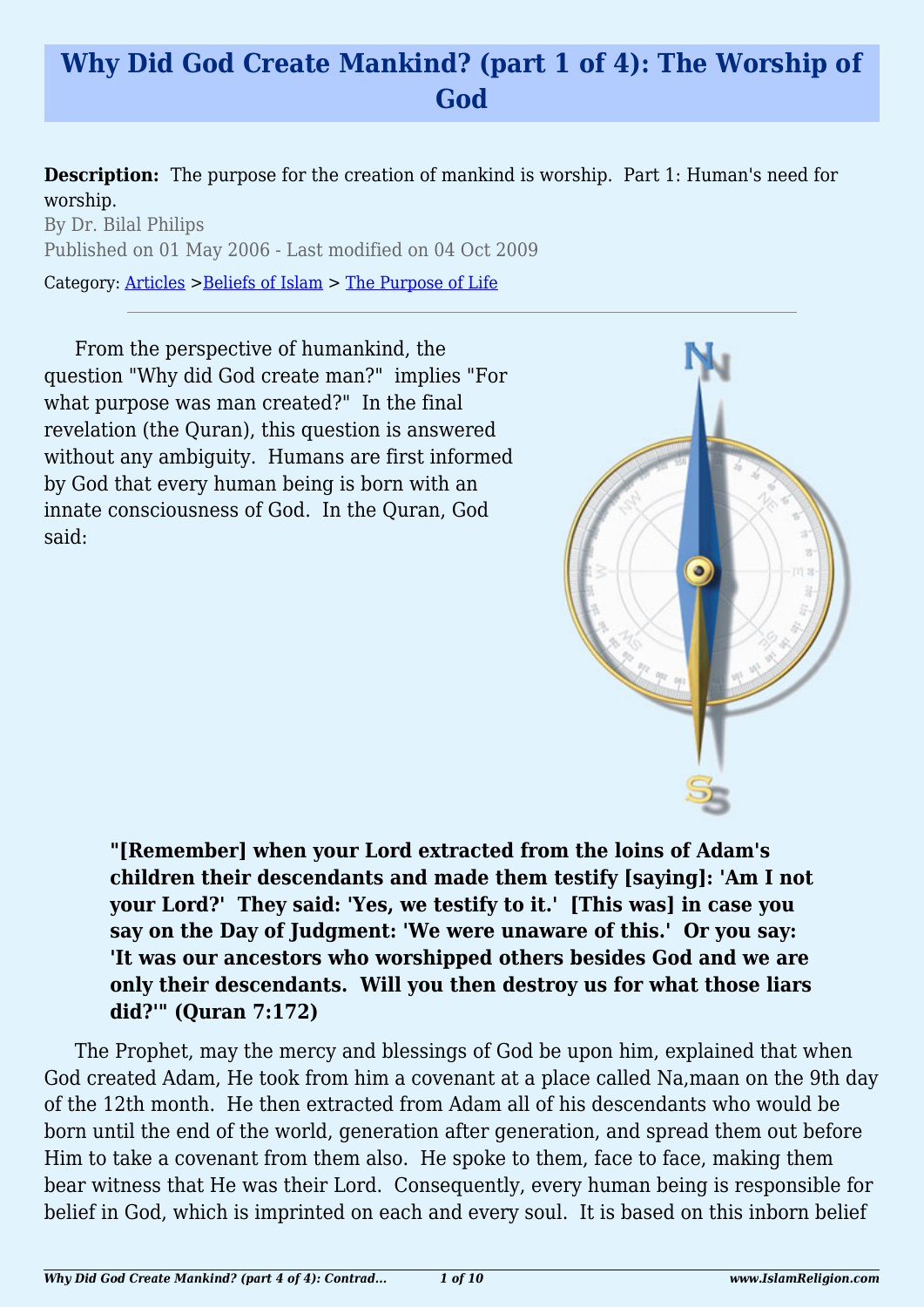that God defined the purpose of mankind's creation in Quran:

### **"I have created the jinn and humankind only for My worship." (Quran 51:56)**

Thus, the essential purpose for which humankind was created is the worship of God. However, the Almighty is not in need of human worship. He did not create human beings out of a need on His part. If not a single human worshipped God, it would not diminish His glory in any way, and if all of humankind worshipped Him, it would not increase His glory in any way. God is perfect. He alone exists without any needs. All created beings have needs. Consequently, it is humankind that needs to worship God.

# **The Meaning of Worship**

To understand why human beings need to worship God, one must first understand what is meant by the term 'worship.' The English term 'worship' comes from the Old English weorthscipe meaning 'honor.' Consequently, worship in the English language is defined as 'the performance of devotional acts in honor of a deity.' According to this meaning, man is instructed to show gratitude to God by glorifying Him. In the Quran, God says:

## **"Glorify the praises of your Lord..." (Quran 15:98)**

In glorifying God, man chooses to be in harmony with the rest of creation which naturally glorifies its Creator. God addresses this phenomenon in many chapters of the Quran. For example, in the Quran, God states:

### **"The seven heavens and the earth and whatever is in them glorify Him and there is nothing which does not glorify His praise. However, you do not understand their glorification." (Quran 17:44)**

However, in Arabic, the language of the final revelation, worship is called *'ibaadah*, which is closely related to the noun *'abd*, meaning 'a slave.' A slave is one who is expected to do whatever his master wills. Consequently, worship, according to the final revelation, means 'obedient submission to the will of God.' This was the essence of the message of all the prophets sent by God to mankind. For example, this understanding of worship was emphatically expressed by Prophet Jesus (the Messiah or Jesus Christ),

"None of those who call me 'Lord' will enter the kingdom of God, but only the one who does the will of my Father in heaven."

It should be noted that 'will' in this quote means 'what God wants human beings to do' and not 'what God permits humans to do,' because nothing happens in creation without the will (permission) of God. The 'Will of God' is contained in the divinely revealed laws which the prophets taught their followers. Consequently, obedience to divine law is the foundation of worship. In this sense, glorification also becomes worship when humans choose to obey God's instructions regarding His glorification.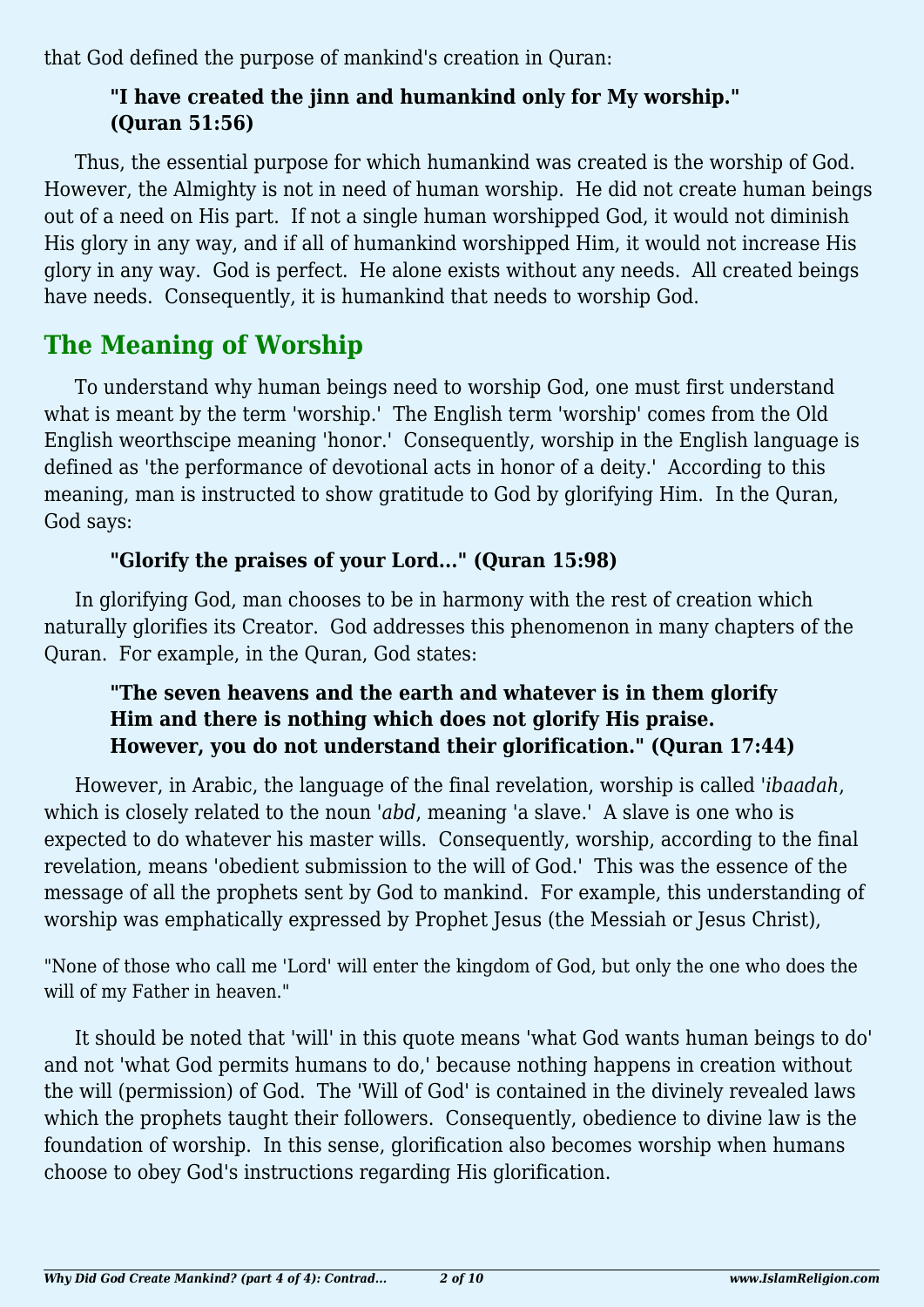## **The Need for Worship**

Why do human beings need to worship and glorify God by obeying the divinely revealed laws? Because obedience to divine law is the key to success in this life and the next. The first human beings, Adam and Eve, were created in paradise and later expelled from paradise for disobeying the divine law. The only way for human beings to return to paradise is by obedience to the law. Prophet Jesus, was reported in the Gospel according to Matthew to have made obedience to the divine laws the key to paradise: Now behold, one came and said to him,

"Good teacher, what good thing shall I do that I may have eternal life?" So he said to him, "Why do you call me good? No one is good but One, that is, God. But if you want to enter into life, keep the commandments."

Also Prophet Jesus was reported to have insisted on strict obedience to the commandments, saying:

"Whoever therefore breaks one of the least of these commandments, and teaches men so, shall be called least in the kingdom of heaven; but whoever does and teaches them, he shall be called great in the kingdom of heaven."

Divine laws represent guidance for humankind in all walks of life. They define right and wrong for them and offer human beings a complete system governing all of their affairs. The Creator alone knows best what is beneficial for His creation and what is not. The divine laws command and prohibit various acts and substances to protect the human spirit, the human body and human society from harm. In order for human beings to fulfill their potential by living righteous lives, they need to worship God through obedience to His commandments.

# **Why Did God Create Mankind? (part 2 of 4): The Need to Remember God**

**Description:** The purpose for the creation of mankind is worship. Part 2: How the religion of Islam has prescribed ways to keep to the remembrance of God. By Dr. Bilal Philips Published on 08 May 2006 - Last modified on 27 May 2007

Category: [Articles](http://www.islamreligion.com/articles/) >[Beliefs of Islam](http://www.islamreligion.com/category/48/) > [The Purpose of Life](http://www.islamreligion.com/category/52/)

# **Remembrance of God**

All of the various acts of worship contained in the divine laws are designed to help humans remember God. It is natural for human beings to sometimes forget even the most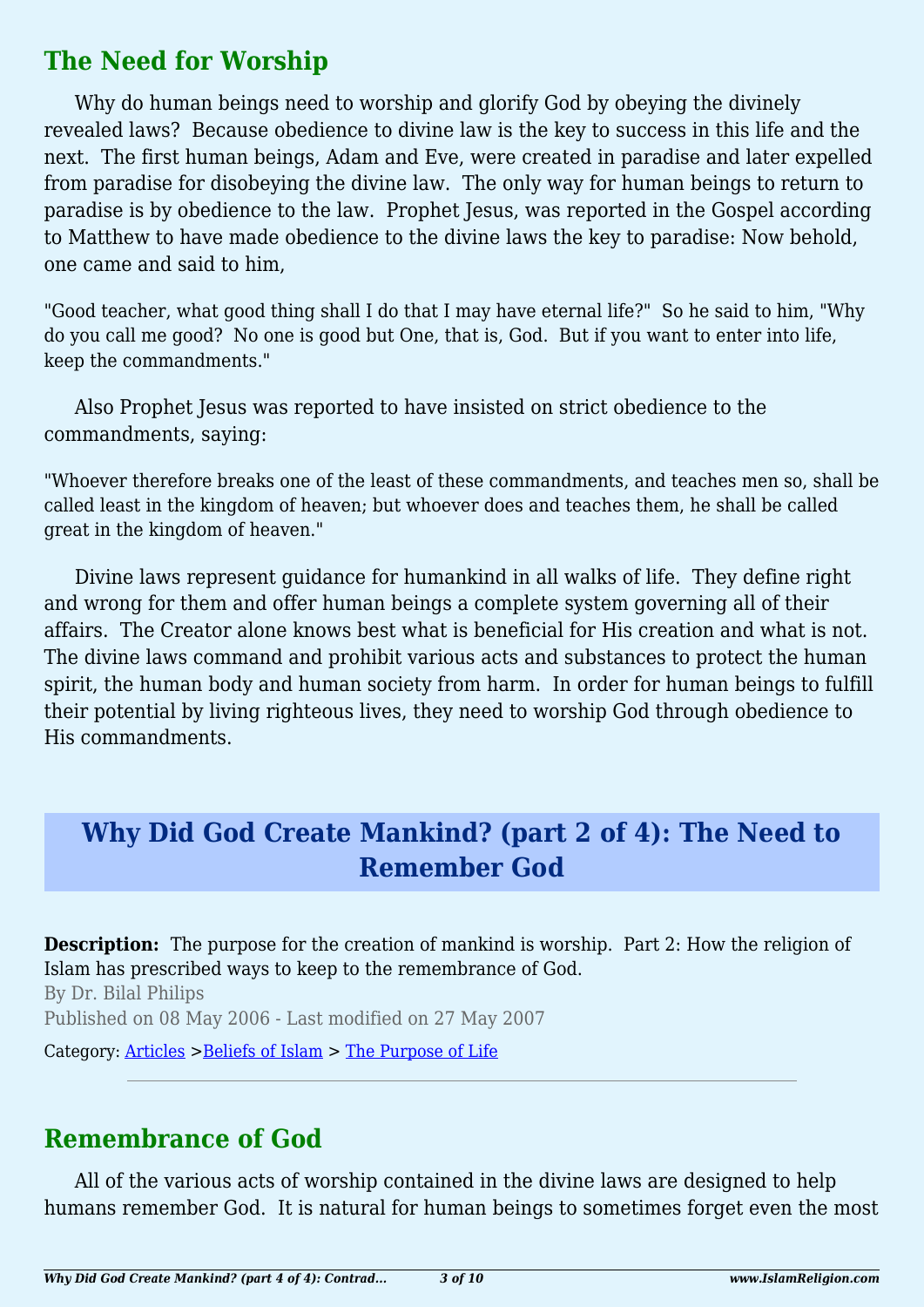important things. Humans often become so engrossed in fulfilling their material needs that they totally forget their spiritual needs. Regular prayer is ordained to organize the day of the true believer around the remembrance of God. It interweaves spiritual needs with material needs on a daily basis. The regular daily need to eat, work and sleep is linked to the daily need to renew man's connection with God. With regard to regular prayer, God states in the final revelation,

### **"Verily, I am God, there is no god beside Me, so worship Me and establish regular prayer for My remembrance." (Quran 20:14)**

Regarding fasting, God stated in the Quran,

### **"O you who believe! Fasting has been prescribed for you as it was prescribed for those before you that you may become God-conscious." (Quran 2:183)**

The believers are encouraged to remember God as much as possible. Although, moderation in all spheres of life, whether material or spiritual, is generally encouraged in divine law, an exception is made regarding the remembrance of God. It is virtually impossible to remember God too much. Consequently, in the final revelation, God encourages the believers to remember Him as often as possible:

## **"O believers! Remember God often." (Quran 33:41)**

Remembrance of God is stressed because sin is generally committed when God is forgotten. The forces of evil operate most freely when consciousness of God is lost. Consequently, the satanic forces seek to occupy people's minds with irrelevant thoughts and desires to make them forget God. Once God is forgotten, people willingly join the corrupt elements. The final revelation, addresses this phenomenon in as follows:

### **"Satan got the better of them and caused them to forget God. Those are the party of Satan. Truly the party of Satan are the real losers." (Quran 58:19)**

God, through Divine law, has prohibited intoxicants and gambling primarily because they cause human beings to forget God. The human mind and body easily become addicted to drugs and games of chance. Once addicted, mankind's desire to continually be stimulated by them leads them into all forms of corruption and violence among themselves. God says in the Quran:

### **"Satan's plan is to incite enmity and hatred among you with intoxicants and gambling, and hinder you from the remembrance of God and regular prayer. Will you not then abstain?" (Quran 5:91)**

Consequently, humankind need to remember God for their own salvation and growth. All humans have times of weakness in which they commit sins. If they have no means of remembering God, they sink deeper and deeper into corruption with every sin. However, those who follow the divine laws will be constantly reminded of God, which will give them a chance to repent and correct themselves. The final revelation accurately describes this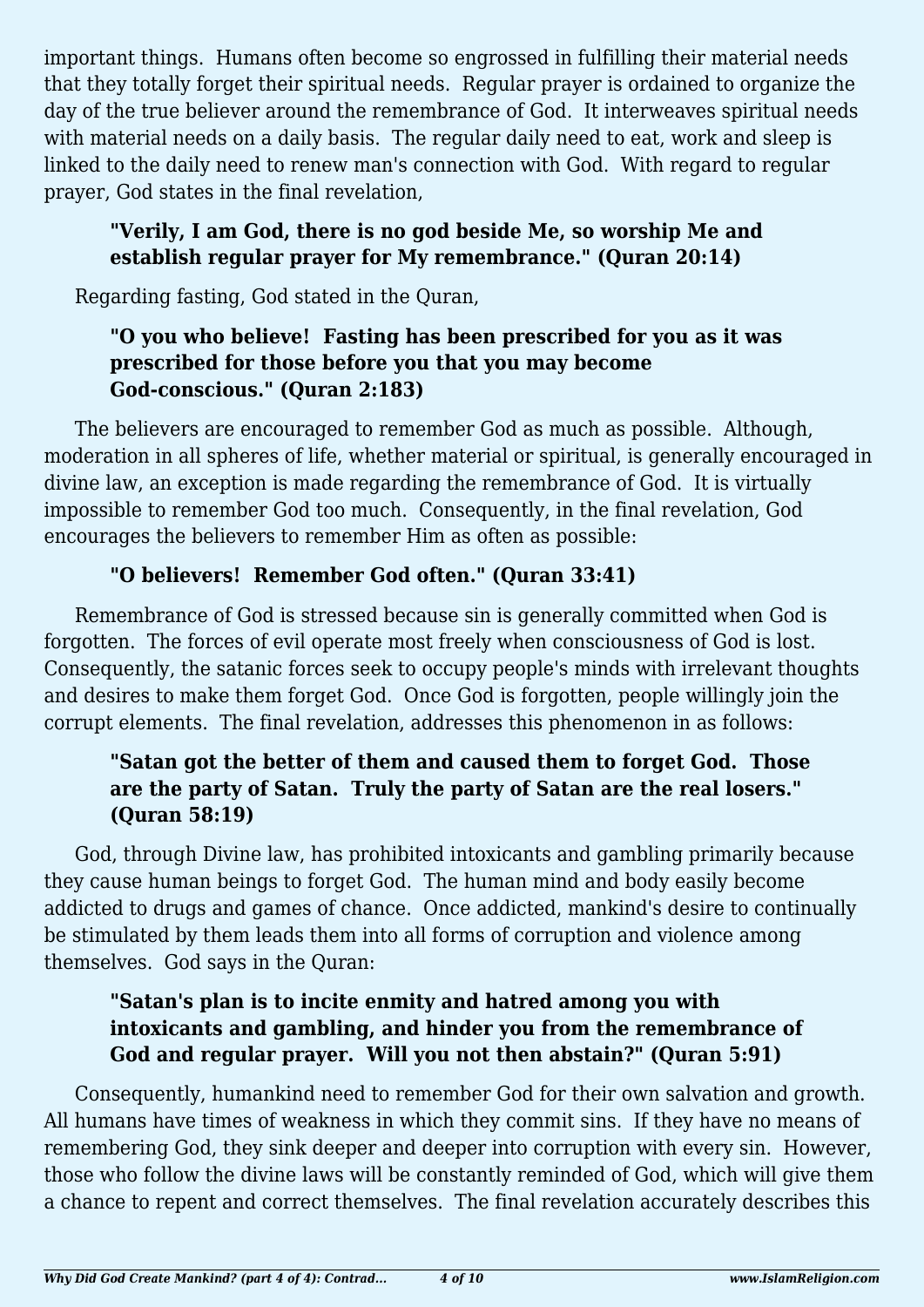process:

**"Those who, having done something shameful or having wronged their own souls, remember God and immediately ask forgiveness for their sins..." (Quran 3:135)**

# **The Religion of Islam**

The most complete system of worship available to human beings today is the system found in the religion of Islam. The very name 'Islam' means 'submission to the will of God.' Although it is commonly referred to as 'the third of the three monotheistic faiths,' it is not a new religion at all. It is the religion brought by all of the prophets of God for mankind. Islam was the religion of Adam, Abraham, Moses and Jesus. God addresses this issue in the Quran with regard to Prophet Abraham, saying:

#### **"Abraham was neither a Jew nor a Christian, but he was an upright Muslim who did not worship others besides God." (Quran 3:67)**

Since there is only One God, and humankind are one species, the religion which God has ordained for human beings is one. He did not prescribe one religion for the Jews, another for Indians, yet another for Europeans, etc. Human spiritual and social needs are uniform, and human nature has not changed since the first man and woman were created. Consequently, no other religion is acceptable to God besides Islam, as He clearly states in the final revelation:

**"Surely God's religion is Islam..." (Quran 3:19)**

**"And whoever desires a religion besides Islam will not have it accepted, and he will be among the losers in the hereafter." (Quran 3:85)**

# **Why Did God Create Mankind? (part 3 of 4): Life as Worship**

**Description:** The purpose for the creation of mankind is worship. Part 3: In the Islamic system, each and every human act can be transformed into an act of worship.

By Dr. Bilal Philips Published on 08 May 2006 - Last modified on 04 Oct 2009

Category: [Articles](http://www.islamreligion.com/articles/) >[Beliefs of Islam](http://www.islamreligion.com/category/48/) > [The Purpose of Life](http://www.islamreligion.com/category/52/)

# **Every Act is Worship**

In the Islamic system, each and every human act can be transformed into an act of worship. In fact, God commands the believers to dedicate their whole lives to Him. In the Quran, God says: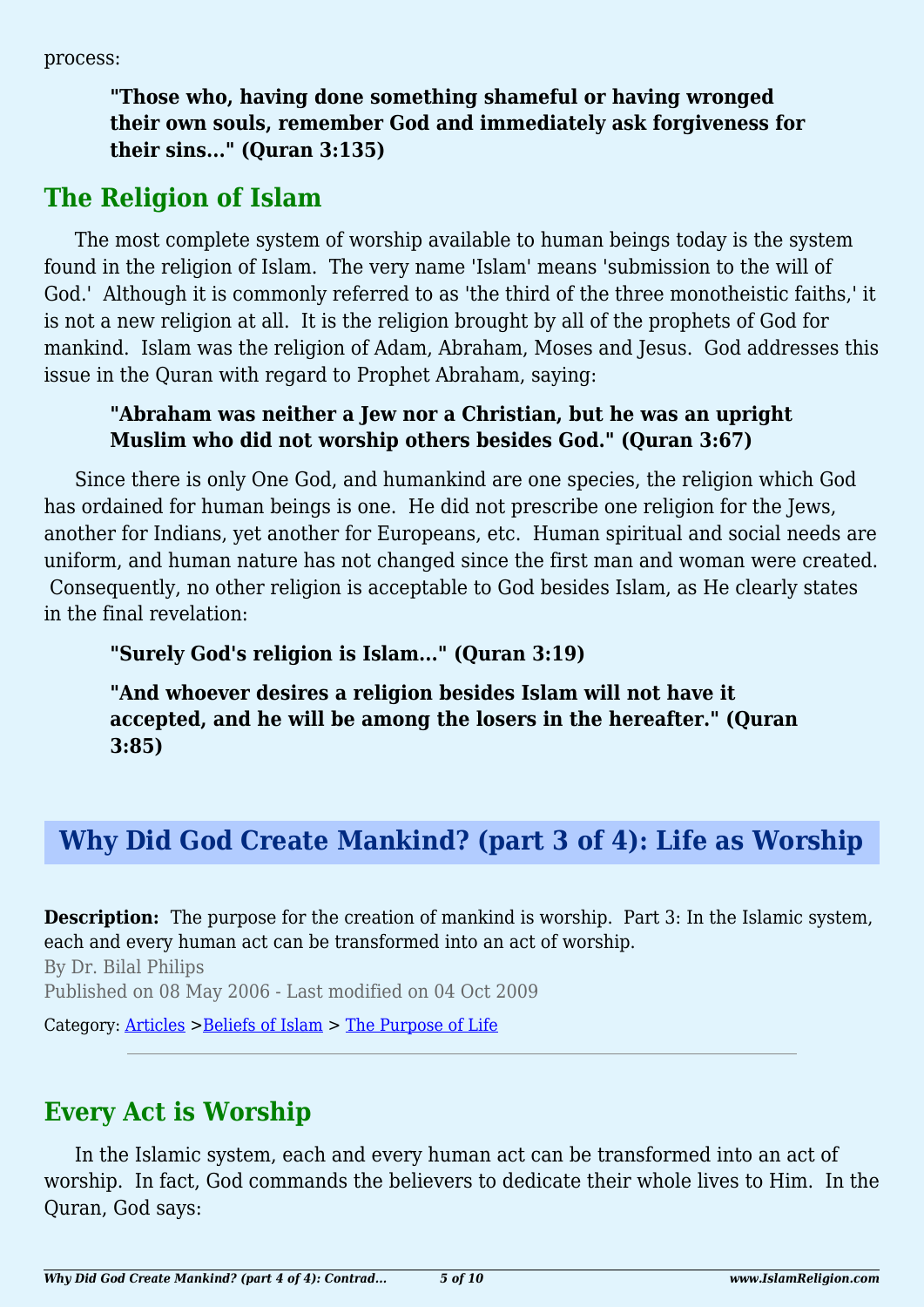#### **"Say: 'Surely my prayer, my sacrifice, my living and my dying are for God, the Lord of all the worlds.'" (Quran 6:162)**

However, for that dedication to be acceptable to God, each act must fulfill two basic conditions:

1. First, the act must be done sincerely for the pleasure of God and not for the recognition and praise of human beings. The believer also has to be conscious of God while doing the deed to insure that it is not something forbidden by God or the last Messenger, may the mercy and blessings of God be upon him.

In order to facilitate this transformation of mundane deeds into worship, God instructed the last Prophet, to prescribe short prayers to be said before even the simplest of acts. The shortest prayer which may be used for any circumstance is: Bismillaah (In the name of God). There are, however, many other prayers prescribed for specific occasions. For example, whenever a new piece of clothing is worn, the Prophet, taught his followers to say:

"O God, thanks is due to You, for it is You who has clothed me. I ask You for its benefit and the benefit for which it was made, and seek refuge in You from its evil and the evil for which it was made." (*An-Nasa'i*)

2. The second condition is that the act be done in accordance with the prophetic way, called in Arabic the Sunnah. All of the prophets instructed their followers to follow their way because they were guided by God. What they taught were divinely revealed truths, and only those who followed their way and accepted the truths would inherit eternal life in paradise. It is in this context that Prophet Jesus, may the peace and blessings of God be upon him, was reported in the Gospel according to John 14:6, as saying:

"I am the way, the truth, and the life: no man cometh unto the Father, but by me."

Similarly, Abdullaah ibn Mas'ood related...

"One day Prophet Muhammad, drew a line in the sand for them and said, "This is God's path." He then drew several lines [branching off] to the right and to the left and said, "These are the paths [of misguidance] on each of which is a devil inviting people to follow it." He then recited the verse: 'Verily, this is my path, leading straight, so follow it. And do not follow the [other] paths for they will scatter you about from God's path. That is His command to you in order that you may be conscious of God.'" (*Ahmed*)

Thus, the only acceptable way to worship God is according to the way of the prophets. That being the case, innovation in religious affairs would be considered by God among the worst of all evils. Prophet Muhammad, was reported to have said,

"The worst of all affairs is innovation in religion, for every religious innovation is a cursed, misleading innovation leading to the hellfire." (*An-Nasa'i*)

Innovation in the religion is forbidden and unacceptable to God. The Prophet was also reported by his wife, Aa'ishah, to have said: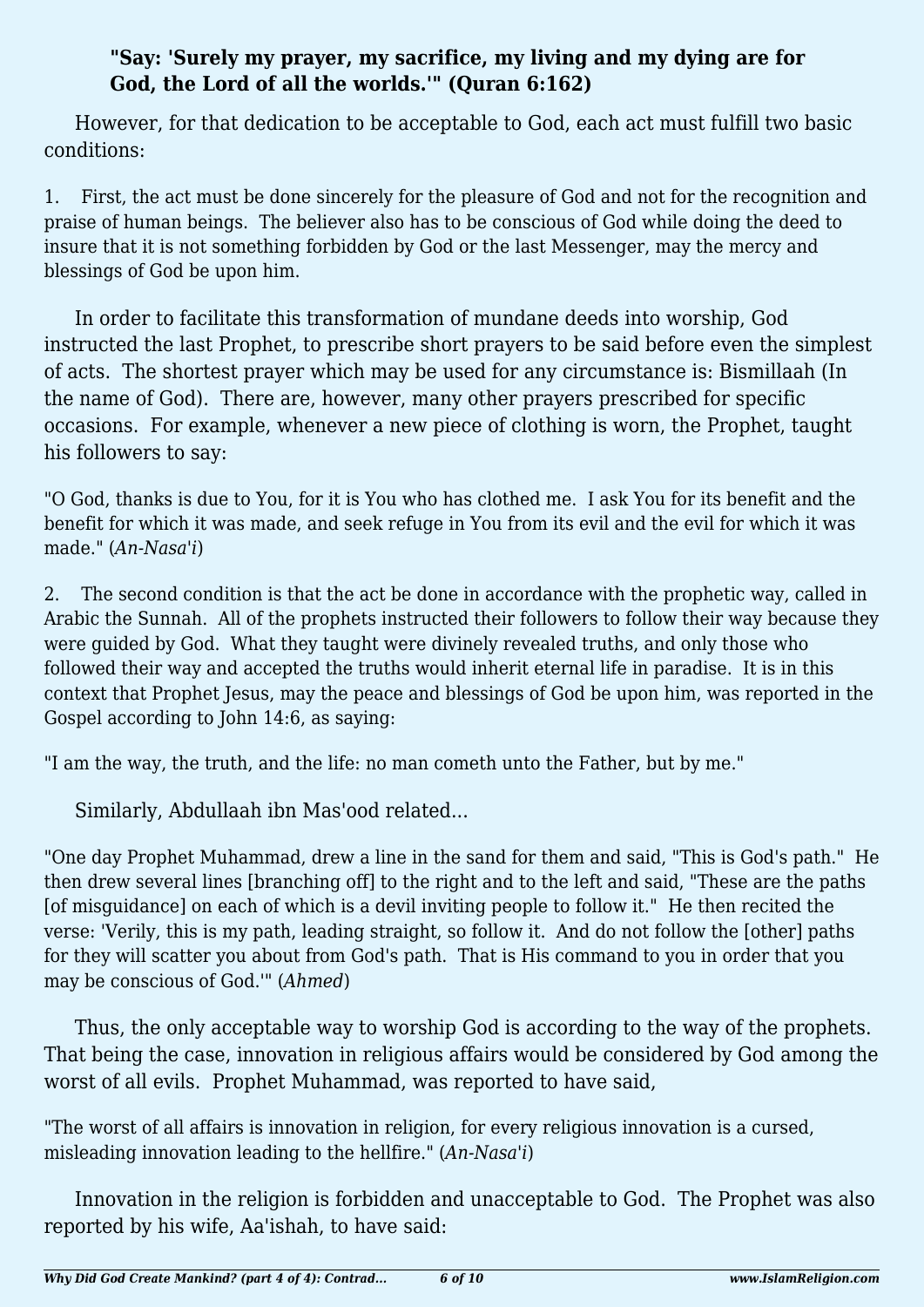"He who innovates something in our religion, that is not of it, will have it rejected." (*Saheeh Al-Bukhari*)

It is fundamentally due to innovations that the messages of the earlier prophets were distorted and the many false religions in existence today evolved. The general rule to follow in order to avoid innovation in religion is that all forms of worship are prohibited, except those which have been specifically prescribed by God and conveyed to humans by the true messengers of God.

## **The Best of Creation**

Those who believe in One Unique God, without partners or offspring, and do righteous deeds [according to the above-mentioned principles] become the crown of creation. That is, although humankind is not the greatest creation of God, they have the potential to become the best of His creation. In the final revelation, God states this fact as follows:

**"Surely, those who believe and do righteous deeds are the best of creation." (Quran 98:7)**

# **Why Did God Create Mankind? (part 4 of 4): Contradicting the Purpose of Creation**

**Description:** The purpose for the creation of mankind is worship. Part 4: To contradict the purpose of one's creation is then the greatest evil that a human being can commit By Dr. Bilal Philips Published on 08 May 2006 - Last modified on 02 Dec 2007 Category: [Articles](http://www.islamreligion.com/articles/) >[Beliefs of Islam](http://www.islamreligion.com/category/48/) > [The Purpose of Life](http://www.islamreligion.com/category/52/)

## **The Gravest Sin**

To contradict the purpose of one's creation is then the greatest evil that a human being can commit. Abdullaah reported that he asked God's Messenger (peace be upon him) which sin is the gravest in God's sight and he replied,

"To ascribe a partner to God, even though He created you." (*Saheeh Al-Bukhari*)

Worshipping others besides God, called *shirk* in Arabic, is the only unforgivable sin. If a human being dies without repenting from his or her sins, God may forgive all their sins, except *shirk*. In this regard, God stated:

**"Surely God will not forgive the worship of others besides Him, but He forgives sins less than that to whomever He wishes." (Quran 4:116)**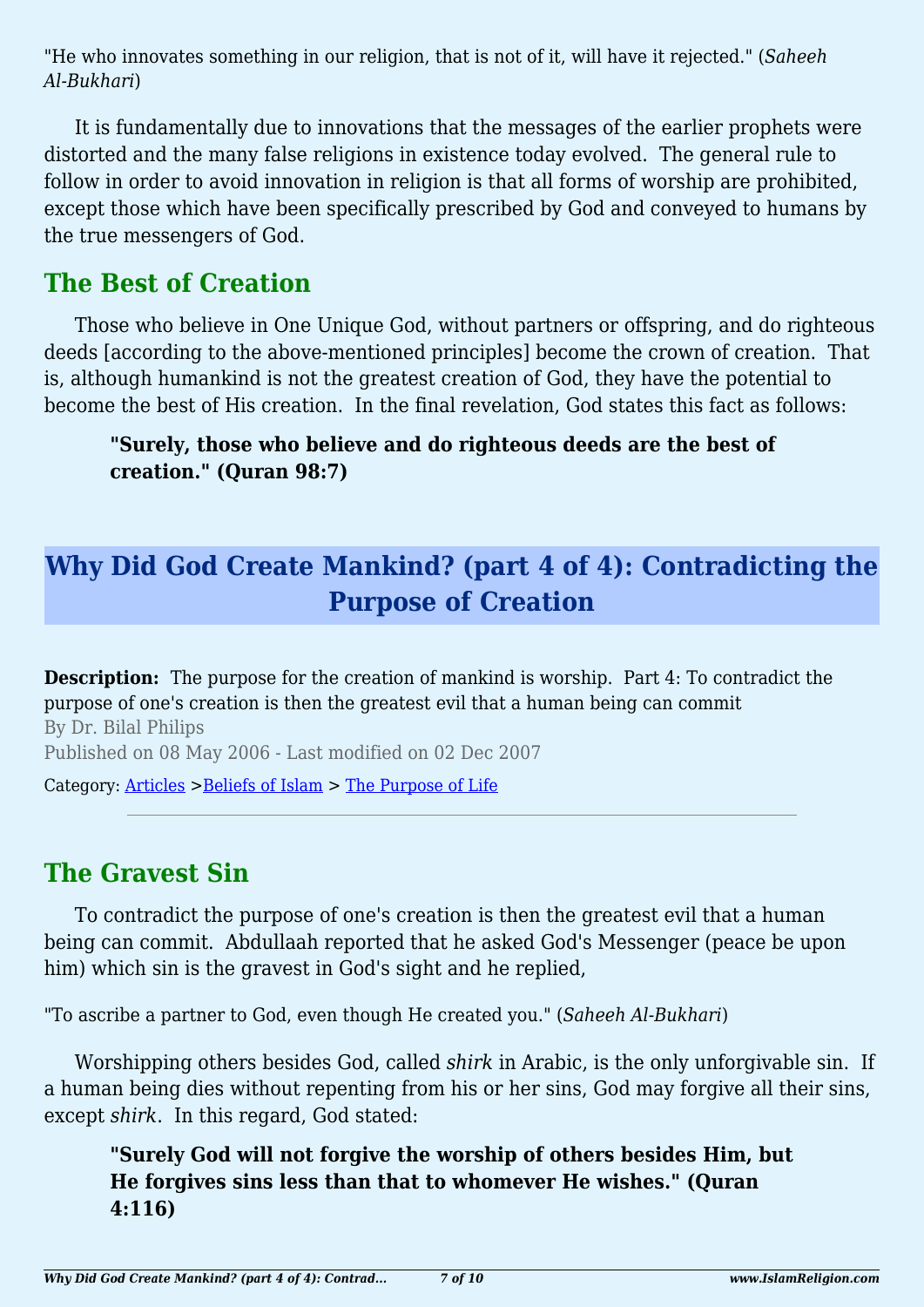Worshipping others besides God essentially involves giving the attributes of the Creator to His creation. Each sect or religion does this in their own particular way. A small but very vocal group of people down through the ages have actually denied God's existence. To justify their rejection of the Creator, they were obliged to make the illogical claim that this world has no beginning. Their claim is illogical because all of the observable parts of the world have beginnings in time, therefore it is only reasonable to expect the sum of the parts to also have a beginning. It is also only logical to assume that whatever caused the world to come into existence could not have been a part of the world nor could it have a beginning like the world. The atheist assertion that the world has no beginning means that the matter which makes up the universe is eternal. This is a statement of shirk, whereby God's attribute of being without beginning is given to His creation. The numbers of genuine atheists have historically always been quite small because, in spite of their claims, they instinctively know that God does exist. That is, in spite of decades of communist indoctrination, the majority of Russians and Chinese continued to believe in God. The Almighty Creator pointed out this phenomenon, saying:

#### **"And they denied [the signs] wrongfully and arrogantly, though within themselves they were convinced of them." (Quran 27:14)**

To atheists and materialists, life has no purpose beyond the fulfillment of their desires. Consequently, their desires also become the god which they obey and submit to instead of the One True God. In the Quran, God said:

#### **"Have you seen the one who takes his desires as his god?" (Quran 25:43, 45:23)**

Christians gave Prophet Jesus Christ the attributes of the Creator by first making him co-eternal with God, then by making him a personality of God whom they titled 'God the Son.' Hindus, on the other hand, believe that God has become man in many ages, by incarnations called avatars, and then they divided God's attributes between three gods, Brahma the creator, Vishnu the preserver and Shiva the destroyer.

# **Love of God**

Shirk also occurs when human beings love, trust or fear the creation more than God. In the last revelation, God said:

#### **"There are among men those who worship others besides God as equals to Him. They love them as only God should be loved. But those who believe have a stronger love for God." (Quran 2:165)**

When these and other similar emotions are directed more strongly to the creation, they cause human beings to disobey God in a effort to please other humans. However, only God deserves a complete human emotional commitment, for it is He alone who should be loved and feared over all creation. Anas ibn Maalik narrated that the Prophet (peace be upon him) said:

"Whoever possesses [the following] three characteristics has tasted the sweetness of faith: he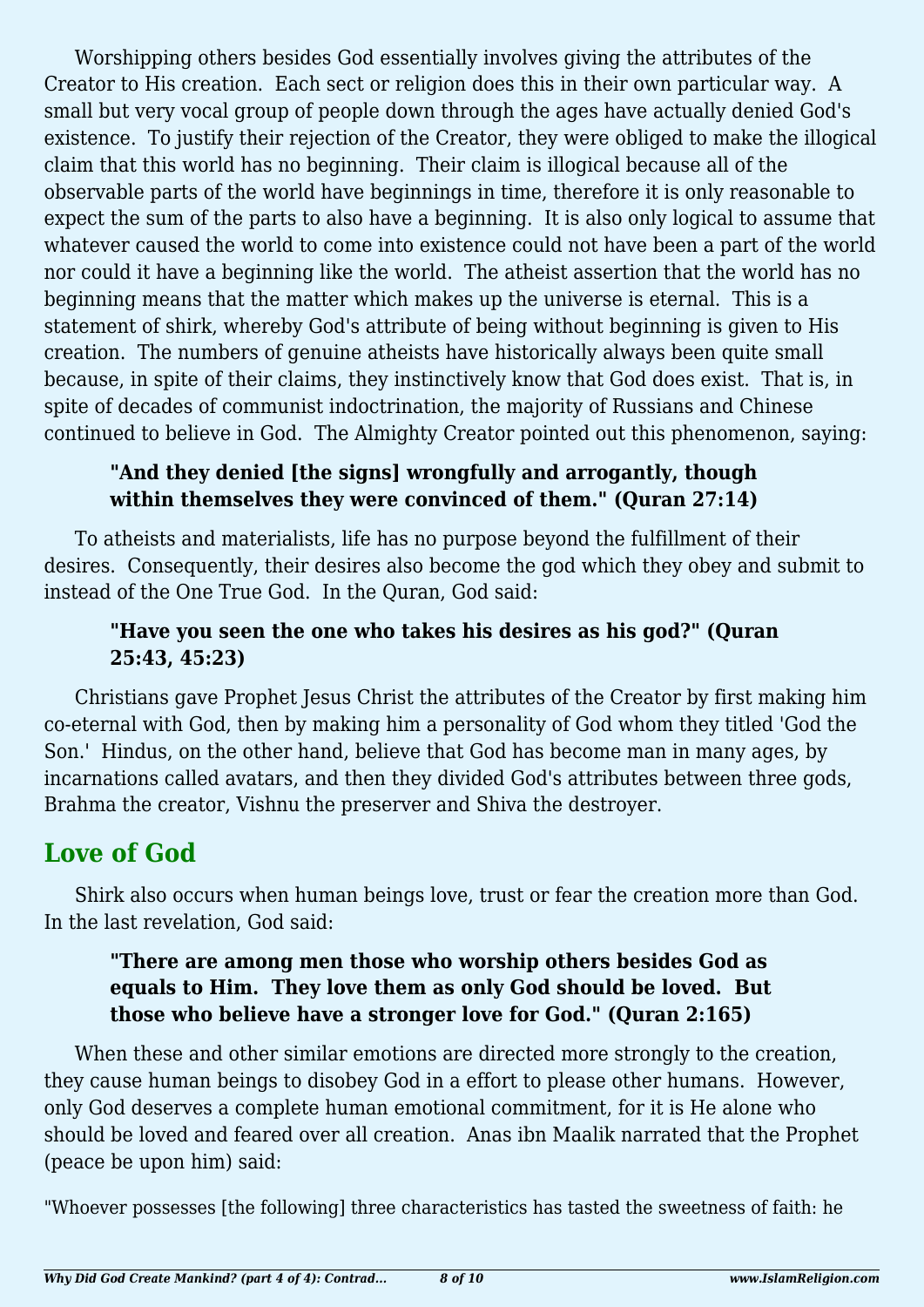who loves God and His Messenger above all else; he who loves another human being for God's sake alone; and he who hates to return to disbelief after God has rescued him as he hates to be thrown into a fire." (*As-Suyooti*)

All the reasons for which humans love other humans or love other created beings are reasons to love God more than His creation. Humans love life and success, and dislike death and failure. Since God is the ultimate source of life and success, He deserves the full love and devotion of mankind. Humans also love those who benefit them and help them when they are in need. Since all benefit (7:188) and help (3:126) come from God, He should be loved above all else.

### **"If you try to count God's blessings, you will not be able to add them up." (Quran 16:18)**

However, the supreme love which humans should feel for God must not be reduced to the common denominator of their emotional love for creation. Just as the love humans feel for animals should not be the same as what they feel for other humans, the love of God should transcend the love humans feel towards each other. Human love of God should be, fundamentally, a love manifest in complete obedience to the laws of God:

### **"If you love God, then follow me [the Prophet] and God will love you." (Quran 3:31)**

This is not an abstract concept, because human love of other humans also implies obedience. That is, if a loved one requests that something be done, humans will strive to do it according to the level of their love for that person.

The love of God should also be expressed in the love of those whom God loves. It is inconceivable that one who loves God could hate those whom God loves and love those whom He hates. The Prophet (peace be upon him) was quoted by Aboo Umaamah as saying:

"He who loves for God and hates for God, gives for God and withholds for God, [and marries for God] has perfected his faith." (*As-Suyooti*)

Consequently, those whose faith is proper will love all those who love God. In Chapter Maryam, God indicates that He puts love in the hearts of the believers for those who are righteous.

### **"Surely, God will bestow love [in the hearts of the believers for] those who believe and do righteous deeds." (Quran 19:96)**

Aboo Hurayrah also related that God's Messenger (peace be upon him) said the following in this regard:

"If God loves a servant He informs angel Gabriel that He loves so-and-so and tells him to love him, so Gabriel loves him. Then Gabriel calls out to the inhabitants of the heavens: 'God loves so-and-so, therefore love him.' So the inhabitants of the heavens love him. Then he is granted the love of the people of the earth." (*Saheeh Muslim*)